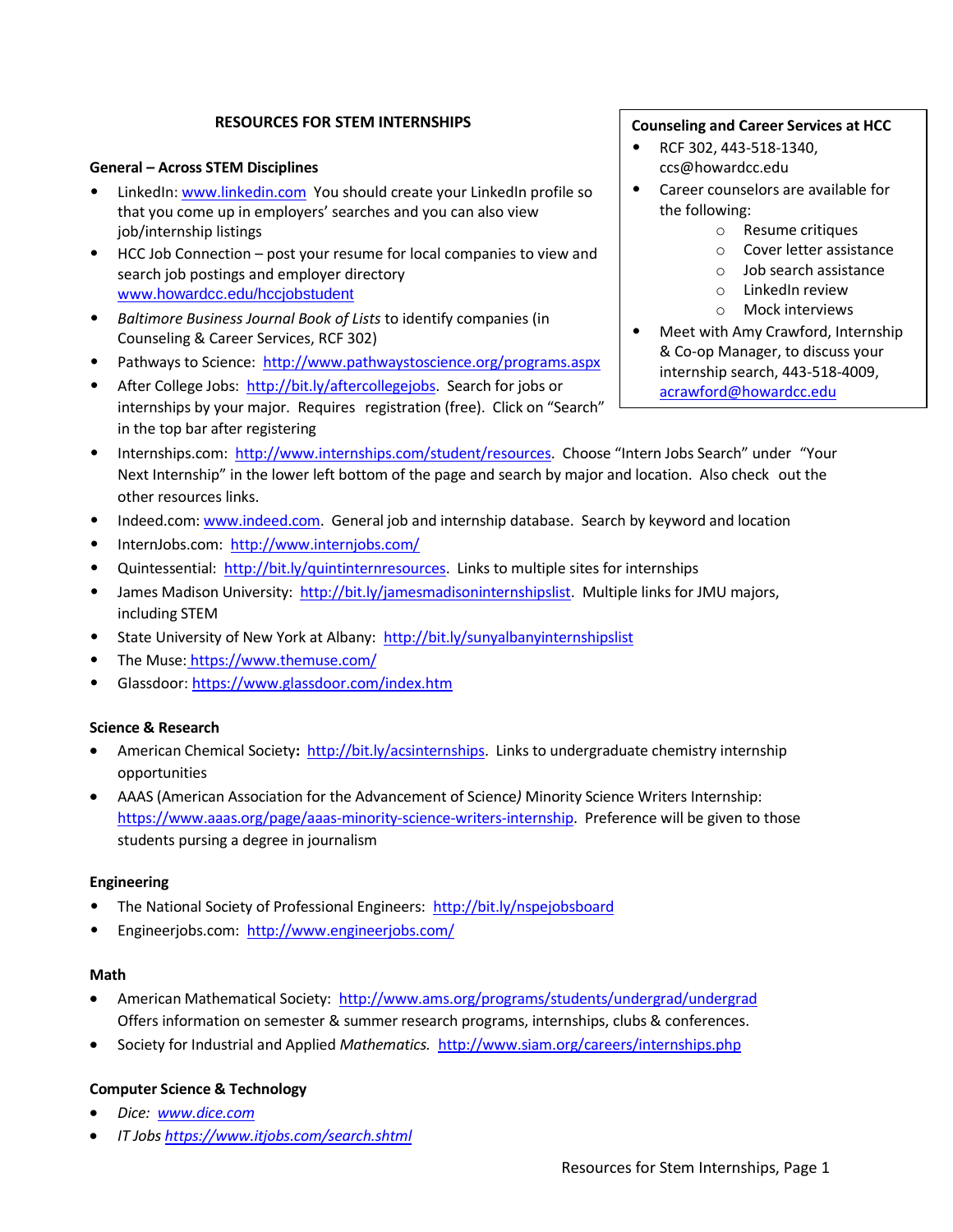# **Government**

- Maryland State Agencies: [http://bit.ly/marylandinternships.](http://bit.ly/marylandinternships) Features government related internship programs within the state of Maryland.
- Federal Internships**:** [www.usajobs.gov.](http://www.usajobs.gov/)
- STEMUndergrads.science.gov: [http://stemundergrads.science.gov/.](http://stemundergrads.science.gov/) Federal opportunities for STEM undergraduate students
- Be sure to check Indeed.com and Google for government agency listings
- **FBI**: [www.FBIJobs.gov/students](http://www.fbijobs.gov/students)
- **National Security Agency (NSA): Summer Intern Program for Information Assurance (SIPIA)**



Fort Meade, MD [Apply on LinkedIn](https://www.linkedin.com/jobs/view/summer-intern-program-for-information-assurance-sipia-at-national-security-agency-869788069?utm_campaign=google_jobs_apply&utm_source=google_jobs_apply&utm_medium=organic)

# [Apply on Glassdoor](https://www.glassdoor.com/job-listing/summer-intern-program-for-information-assurance-sipia-nsa-JV_IC1165756_KO0,53_KE54,57.htm?jl=2919064932&utm_campaign=google_jobs_apply&utm_source=google_jobs_apply&utm_medium=organic) [Apply on College Internships](https://www.bestcollegeinterns.com/job/summer-intern-program-for-information-assurance-sipia-30001045/?utm_campaign=google_jobs_apply&utm_source=google_jobs_apply&utm_medium=organic) [Apply on IT Jobs](https://itjobs.guru/en/summer-intern-program-for-information-assurance-146592?utm_campaign=google_jobs_apply&utm_source=google_jobs_apply&utm_medium=organic)

The Summer Intern Program for Information Assurance (SIPIA) is a 12-week summer program accelerating participant's careers in the field of Information Assurance (IA) by offering hands on technical experience while working for the National Security Agency. SIPIA hosts rising juniors and seniors pursuing Bachelor's degrees as well as students pursuing Masters and Doctorate degrees in the technical fields listed below. Interns will be involved in projects that enable the cyber mission force through current analysis, expertise, training and tools. Interns will be involved in IA projects, including protecting and defending the nation's information systems networks and outmaneuvering cyber adversaries. To participate in this program, students must return to school for at least one semester following the internship. Application Deadline Applications are accepted between September 1 and October 31 each year, but please refer to the individual job listing for specific dates...

- **NASA Goddard:** <https://www.nasa.gov/centers/goddard/education/internships.html>
- **Centers of Academic Excellence in Cyber Operations (CAE-Cyber Ops) , NSA**



National Security Agency

# Fort Meade, MD [Apply on LinkedIn](https://www.linkedin.com/jobs/view/centers-of-academic-excellence-in-cyber-operations-cae-cyber-ops-summer-intern-program-at-national-security-agency-845909304?utm_campaign=google_jobs_apply&utm_source=google_jobs_apply&utm_medium=organic) [Apply on Glassdoor](https://www.glassdoor.com/job-listing/centers-of-academic-excellence-in-cyber-operations-cae-cyber-ops-summer-intern-program-nsa-JV_IC1165756_KO0,86_KE87,90.htm?jl=2919057757&utm_campaign=google_jobs_apply&utm_source=google_jobs_apply&utm_medium=organic)

The Centers of Academic Excellence in Cyber Operations (CAE-Cyber Ops) Summer Program is the National Security Agency's (NSA) premier outreach program for students enrolled in the Cyber Operations specialization at NSAdesignated universities. Selectees will be invited to participate in a 12-week summer program to gain knowledge of specific cyber-related topics and apply educational knowledge to address various real world mission-related technical challenges. Participants in the program will work on a broad range of problems involving applications of computer science and engineering. The goals of the CAE in Cyber Operations Summer Program are to: • Introduce our country's future leaders in cyber-related fields to the Agency's mission and share the excitement of working on problems of national importance. • Provide a deep understanding of the vital role that computer science and engineering play in enabling the Agency to tackle a diverse set of technical...

- **US Department of Energy**, Office of Science.
	- Term Science Undergraduate Laboratory Interns (SULI) Program [http://.science.energy.gov/wdts/cci.](http://.science.energy.gov/wdts/cci)
	- Term Science Community College Internships (CCI). http://science.energy.gov/wdts/cci/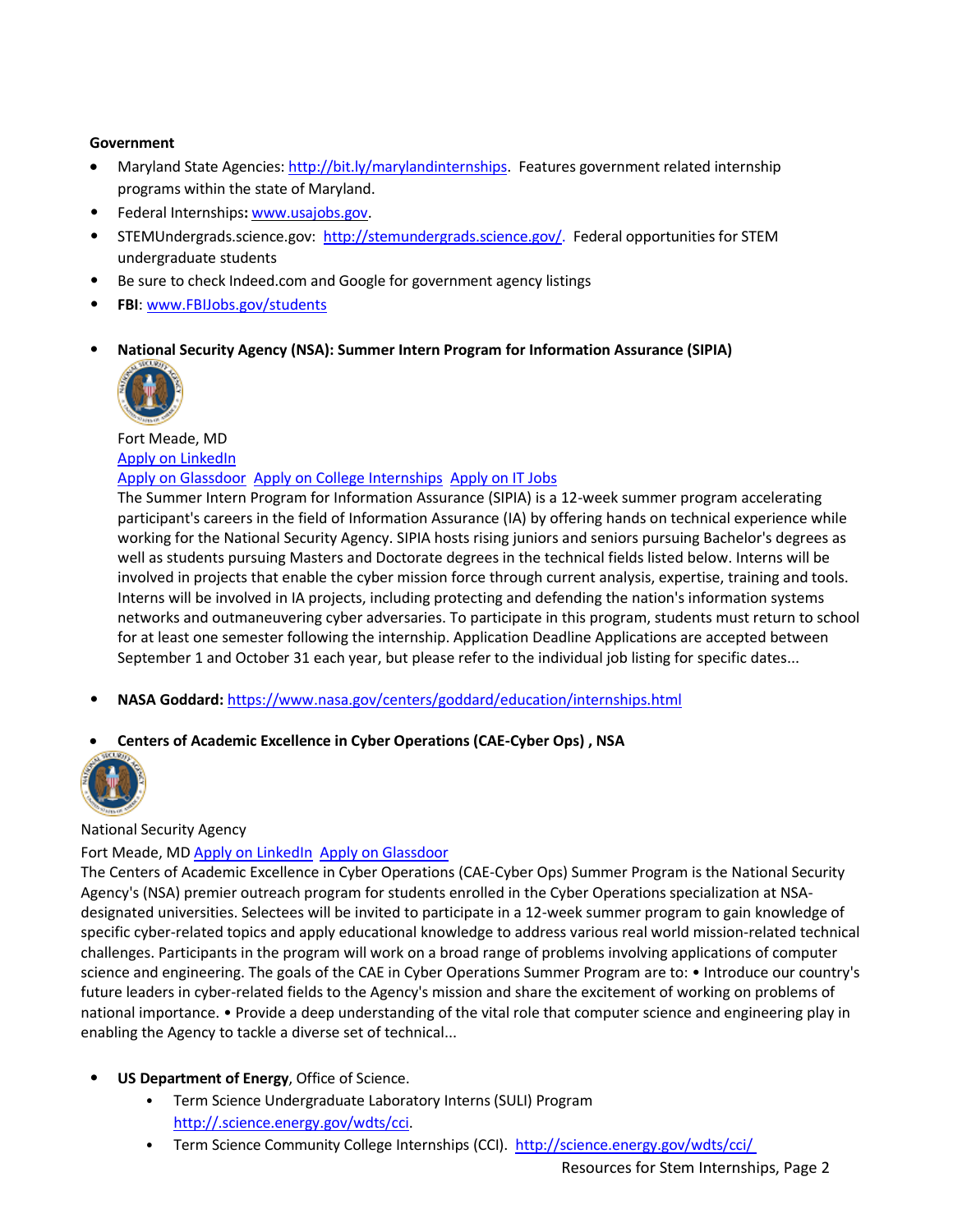Department of Defense:<https://dodstem.us/stem-programs/internships>

## • **THE NATIONAL INSTITUTES OF HEALTH (NIH)**

**NIH Summer Internship Program**: [https://www.training.nih.gov/programs.](https://www.training.nih.gov/programs)

[https://www.training.nih.gov/programs/sip:](https://www.training.nih.gov/programs/sip) Discusses the application in more detail and how to increase your chances of being offered a position.

**NIH Community College Summer Enrichment Program:** [https://www.training.nih.gov/ccsep\\_home\\_page](https://www.training.nih.gov/ccsep_home_page)

**NIH Community College Day**: [www.training.nih.gov/communitycollegeday](http://www.training.nih.gov/communitycollegeday)

provides community college students and faculty an opportunity to visit the NIH campus and to learn about careers and training opportunities in biomedical and health care fields."

**NIH National Cancer Institute, Center for Cancer Research**: [https://ccr.cancer.gov/training/summer-](https://ccr.cancer.gov/training/summer-internships) [internships](https://ccr.cancer.gov/training/summer-internships) **Other Summer Programs at the NIH:** [https://www.training.nih.gov/other\\_summer\\_programs\\_at\\_the\\_nih](https://www.training.nih.gov/other_summer_programs_at_the_nih)

### **Cyber Security**

### **Cyber Security Analyst Intern**

# eidos

Leidos Careers, Columbia, MD, Apply on [www.leidos.com](http://www.leidos.com/)

Description: Do you want to make a difference and do work that makes an impact in your summer internship? Do you want to have a hand in keeping our country and its people safe? If so, then, you are just what Leidos is looking for! We are seeking energized, motivated, and curious students to participate in the Leidos Internship Program in Columbia, MD during the summer of 2019. A successful intern candidate will support a dynamic team to identify and asses the capabilities and activities of cybersecurity adversaries or foreign intelligence entities. Interns will develop cyber indicators to maintain awareness of the status of the highly dynamic operating environment. Interns will collect, process, analyze, and disseminate cyber threat/warning assessments. Qualifications Basic Qualifications · Current college student working towards a bachelor's degree in Cyber Security, Computer Science, Electrical/Computer Engineering, or Mathematics. · Understanding of UNIX/LINUX operating...

### **Cyber Intern**

annon come

### **Lockheed Martin,** Linthicum Heights, MD, [Apply on The Muse](https://www.themuse.com/jobs/lockheedmartin/cyber-intern?utm_campaign=google_jobs_apply&utm_source=google_jobs_apply&utm_medium=organic)

Description: At Lockheed Martin Rotary and Mission Systems, we are driven by innovation and integrity. We believe that by applying the highest standards of business ethics and visionary thinking, everything is within our reach - and yours as a Lockheed Martin employee. Lockheed Martin values your skills, training and education. Come and experience your future! As a cybersecurity professional at Lockheed Martin, you'll protect the networks that our citizens and the world depend upon each minute: Financial assets. Healthcare information. Critical infrastructure. Hazardous materials. The uninterrupted flow of energy that keeps modern life moving. Here, you'll work with cybersecurity experts on the forefront of threat protection and proactive prevention. In this fast-paced, real-world environment, you'll draw on all of your education and experience as well as the resources of Lockheed Martin to keep the threats at bay. So go into the cyber terrain that most people know only from...

# **Cyber Security Intern**

### BAE Systems, Annapolis, MD[, Apply on LinkedIn](https://www.linkedin.com/jobs/view/cyber-security-intern-at-bae-systems-881924043?utm_campaign=google_jobs_apply&utm_source=google_jobs_apply&utm_medium=organic)

\*\*Job Description\*\* • Intern will perform Chief Technology Officer (CTO) Office duties to include attending Innovation Expos and Technology Training • Perform Software Engineering such as writing applications and deploying on servers • Perform cyber security engineering on Automation of cloud services, Redhat Ansible, and mission planning • The I&S LEAP Intern Program offers current college students hands-on experience and development opportunities in technology, engineering, intelligence, and business. • In addition to on-the-job training, the I&S LEAP Internship Program offers: + • Competitive Pay:\*\* Earn a competitive hourly wage, working full-time (Monday-Friday, 40